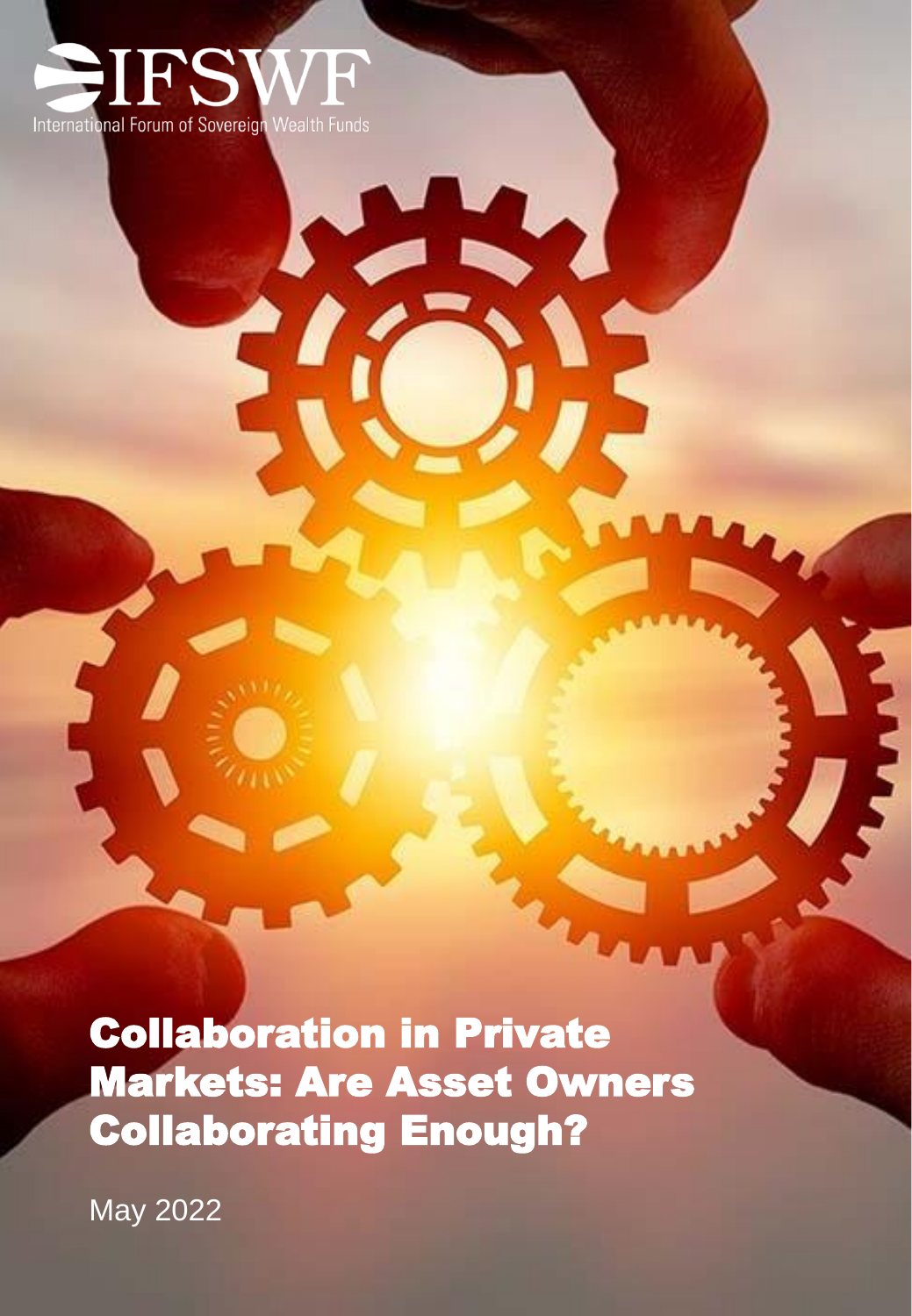## Background

On 29 March 2022, a panel of investors met to discuss the changing relationships among asset owners in private markets, focusing on collaborative approaches to private market investment. The speakers were:

- **Andreas Dische, New York State Common Retirement Fund**
- **Rebecca Manuel, CDPQ**
- **Steve Moseley, Alaska Permanent Fund Corp.**

The discussion was hosted by Duncan Bonfield, Chief Executive of the International Forum of Sovereign Wealth Funds.



Andreas Dische, New York State Common Retirement Fund



Rebecca Manuel, CDPQ



Steve Moseley, Alaska Permanent Fund Corp.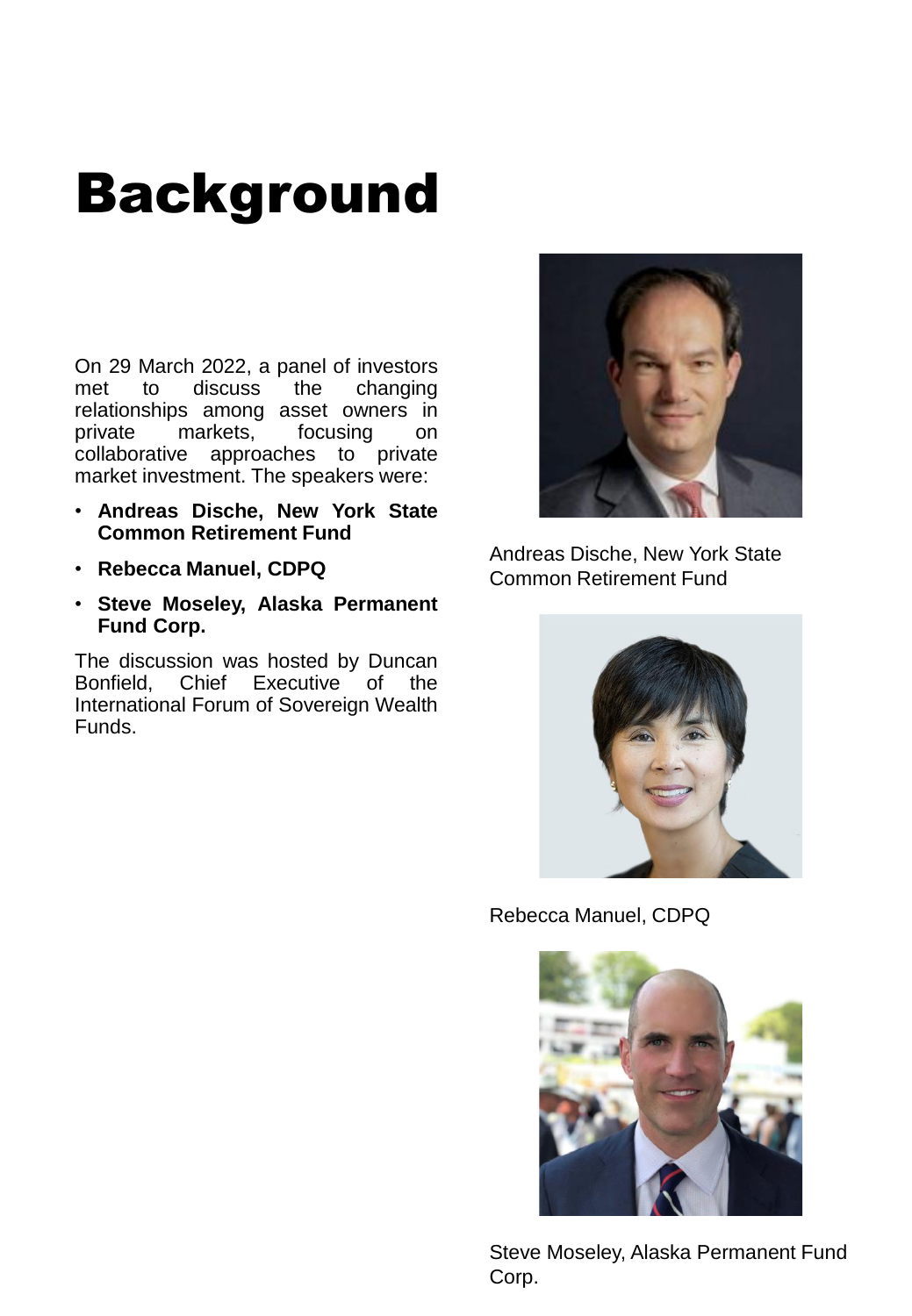# Introduction

Over recent decades, interest in private equity has surged, with investments reaching a record \$1.6 trillion in investment globally as of December 2021, an increase of over 400% from \$362 billion just a decade ago.<sup>1</sup> This interest has been driven in large part by institutional, long-term investors that can afford to pay the "liquidity premium" associated with the high returns for which private equity has historically been known. Indeed, private equity investors globally have enjoyed annualised returns of 17% over the last ten years compared to 13% for public markets over the same period. <sup>2</sup> The high returns associated with private equity is likely to be a primary factor behind investors' continued interest in the asset class.

However, the traditional private equity fund structure – wherein investors, known as limited partners (LPs), agree to commit capital to closed-end funds with lives of 10-12 years operated by managers known as general partners (GPs) – is no longer the only game in town. From changing relationships among private equity stakeholders, to the rise of technology in private equity, to shifting investor preferences, the private equity industry continues to evolve in the face of these changes.

We discuss several of these trends, drawing inspiration from a recent roundtable discussion sponsored by IFSWF, with input from Capital Constellation, a collaborative global asset owner network comprising leading institutional investors and advised by Wafra Inc., a leading global investment firm. In particular, we focus on the theme of collaboration in private markets, the benefits and challenges to collaborative approaches, and how other secular shifts – including the use of technology and the increasingly longterm focus of private equity investors – are impacting collaboration.

<sup>1</sup> Preqin Pro, last accessed April 8, 2022. Values include total investment globally across all PE strategies listed in Preqin, including venture capital (seed to late stage), buyout, balanced, and growth, among others.

<sup>2</sup> Preqin Pro, last accessed April 8, 2022. MSCI World Total Return Net index values used to calculate 10-year public market horizon return. PrEQIn Quarterly Index used to calculate 10-year PE horizon return.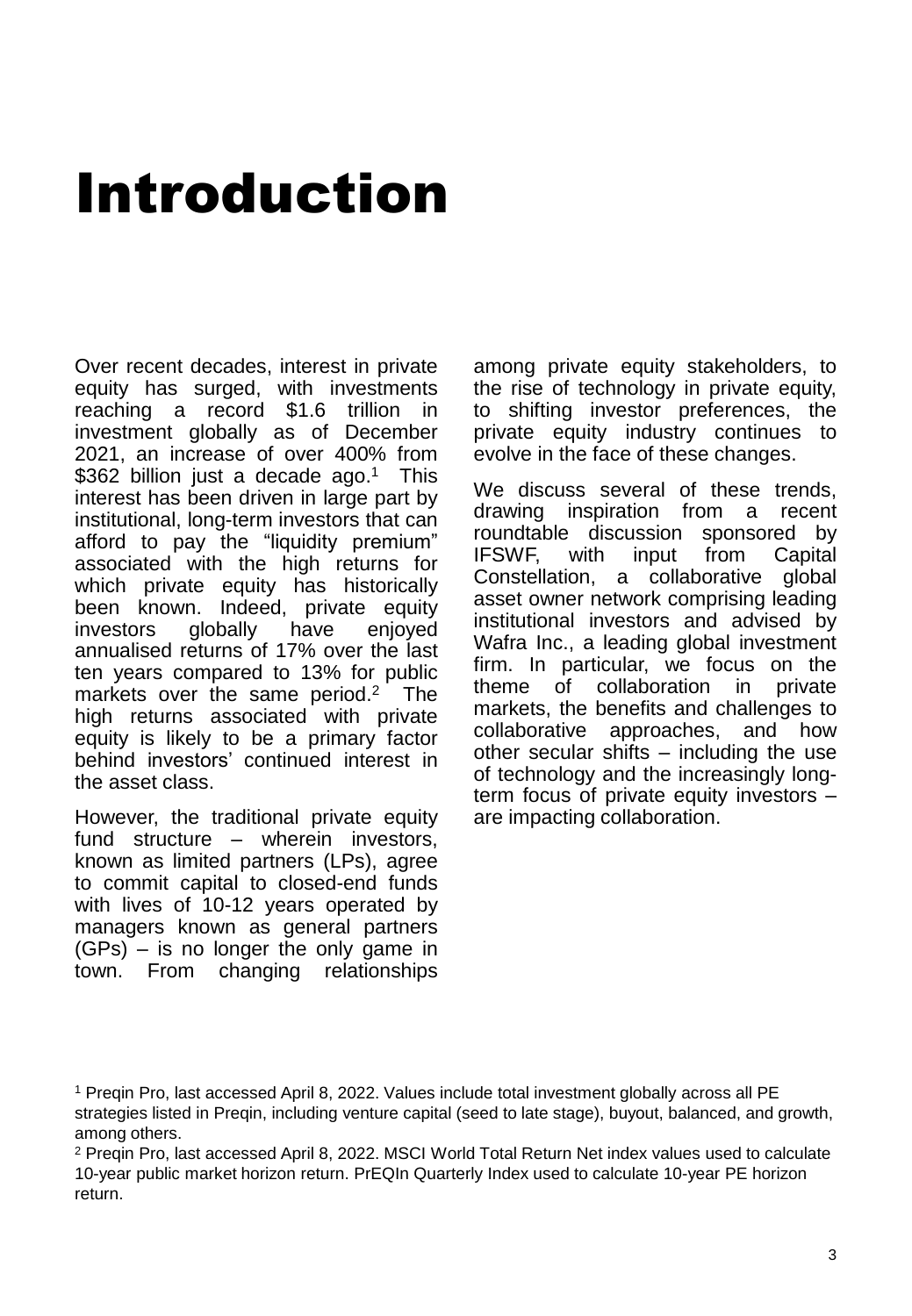#### Asset owner collaboration: Introduction and motivations

Historically, private equity funds were dominated by sovereign wealth funds, pension funds, endowments, and foundations that had the investment horizon, human and financial resources to make long-term investments at scale.

Increasingly, however, many of these same LPs have been working to sidestep the traditional fund model altogether. The motivations are clear: the classic 2 and 20 fee structure (2% management fee per year and 20% carried interest) has remained essentially fixed since the industry's inception. <sup>3</sup> These fees are significant. Research has shown that for buyout funds, total fees and carried interest payments amount to approximately \$17 million per partner per fund. In VC, the amount is nearly double, at \$33 million per partner per fund. 4

As a result, there has been increased interest in co- and direct investing among LPs, particularly for larger institutional investors. A December 2021 survey found 54% of all LP respondents had active co-investment programmes, while 74% of large LPs (those with total PE commitments in excess of \$500 million) did. <sup>5</sup> These numbers were up from 42% and 60%, respectively, just five years ago. <sup>6</sup> Similarly, for direct investments, 15% of all surveyed LPs had active programmes as of December 2021, while 26% of large LPs did. These numbers have increased over the last five years as well, jumping up from 12% for all surveyed LPs and just 8% for large LPs.

<sup>3</sup> Preqin Pro, last accessed April 8, 2022.

[content/uploads/2021/12/Private-Equity-Survey-2022\\_1203\\_2021\\_sm.pdf.](https://3asstpm1ai412ap5q1o60dzh-wpengine.netdna-ssl.com/wp-content/uploads/2021/12/Private-Equity-Survey-2022_1203_2021_sm.pdf)

6 "Private Equity Institutional Investor Trends for 2017 Survey." Probitas Partners. 2016, [http://3asstpm1ai412ap5q1o60dzh-wpengine.netdna-ssl.com/wp-content/uploads/2015/12/probitas\\_](http://3asstpm1ai412ap5q1o60dzh-wpengine.netdna-ssl.com/wp-content/uploads/2015/12/probitas_%20partners_PE_Surveyfor_2016.pdf)  partners\_PE\_Surveyfor\_2016.pdf

<sup>4</sup> Metrick, Andrew, and Ayako Yasuda. "The economics of private equity funds," *The Review of Financial Studies* 23, no. 6 (2010): 2303-2341.

<sup>5</sup> "Probitas Partners 2022 Institutional Investors Private Equity Survey." Probitas Partners. December 2021, https://3asstpm1ai412ap5q1o60dzh-wpengine.netdna-ssl.com/wp-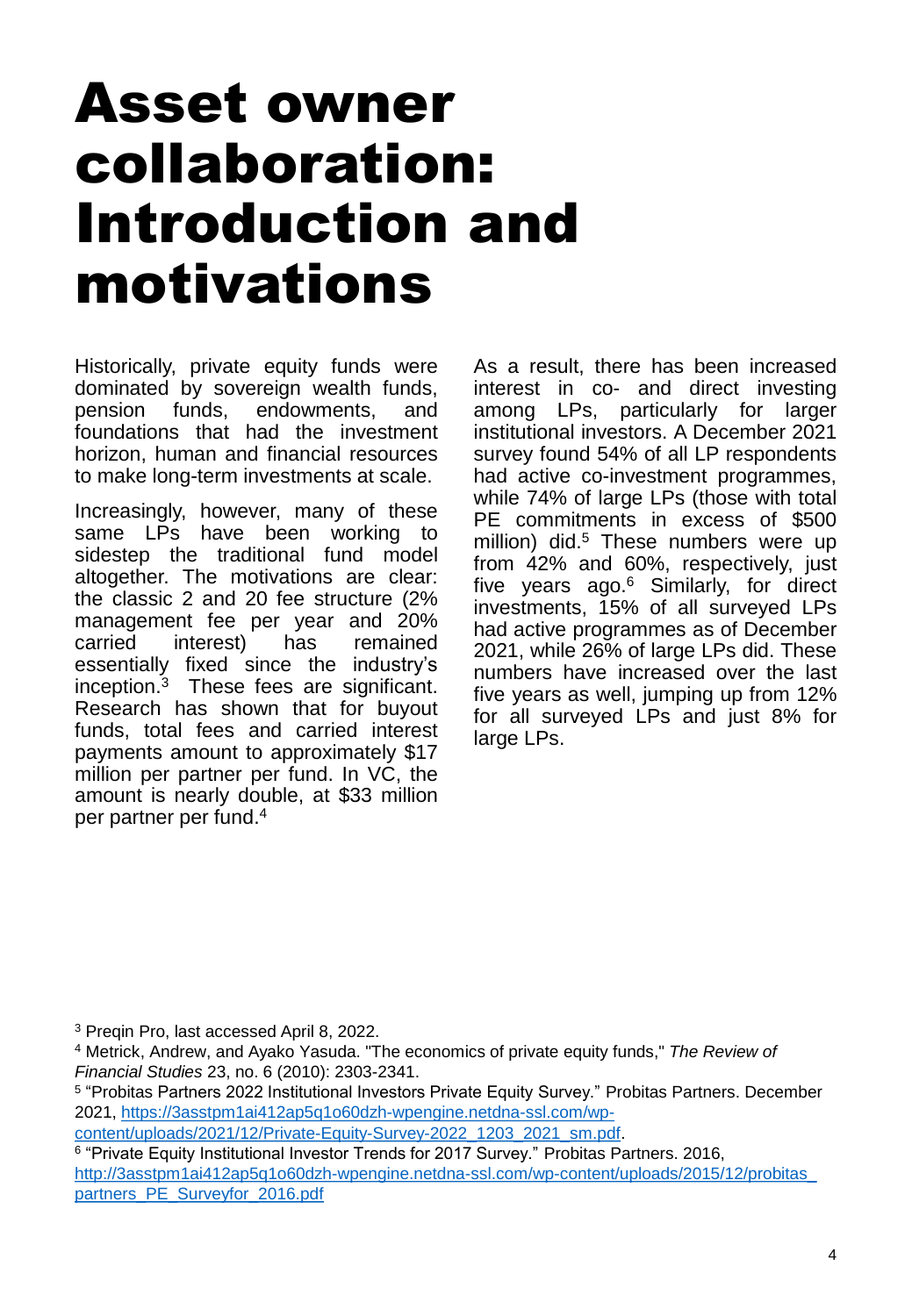### Benefits to collaboration

Research has shown that these larger LPs have historically had the most success with these types of discretionary investments, particularly those LPs with prior track records of success. <sup>7</sup> Lerner et al. (2022) attribute this in part to access: they find top-tier LPs have over twice as much access to top-tier GPs as lower-tier LPs do. Unsurprisingly, this also translates to outperformance in terms of these discretionary investments: top LPs who have access to top GPs achieve returns that exceed those of lower-tier LPs investing with lower-tier GPs by 20% on a benchmark-adjusted basis. $^8$ 

Along these lines, one of the contributors to the discussion noted the benefits of LPs working together to get access to top GPs. Partnership platforms, they noted, provide "the ability to fund managers with larger tickets, and therefore create a platform that is attractive to the most high-profile and promising deals."

In this way, collaboration by assetowners may be thought of as a "virtuous cycle": as more successful LPs band together, access to top GPs increases, creating more success among LPs – and thus the cycle continues.

But more than this, partnerships can provide a broader geographic access to the most lucrative deals and best managers. For groups located outside of global financial hubs, partnerships with asset owners can enable access to expertise and talent that may not be as readily available nearby. Another participant in the session noted that, "for example, in areas of activity where deal flow drives outcomes (co-investments, secondaries, seeding businesses) ... having geographical reach via partnerships is important." The panel noted that this was one of the reasons why structures like Capital Constellation work, as they can access global deal flow.

 $7$  Lerner, Josh, Jason Mao, Antoinette Schoar, and Nan R. Zhang. "Investing outside the box: Evidence from alternative vehicles in private equity." *Journal of Financial Economics* 143, no. 1 (2022): 359-380.

 $8$  In this calculation, the authors first calculated performance for investments using a "public market equivalent" (PME) metric, a ratio comparing actual PE returns to what equivalently timed investments into a public market index would have returned. A ratio greater (less) than 1.0 thus indicates outperformance (underperformance) of PE relative to public markets. The authors then calculated an "excess PME," or the PME of a given investment minus the average PME of the corresponding GP's fund.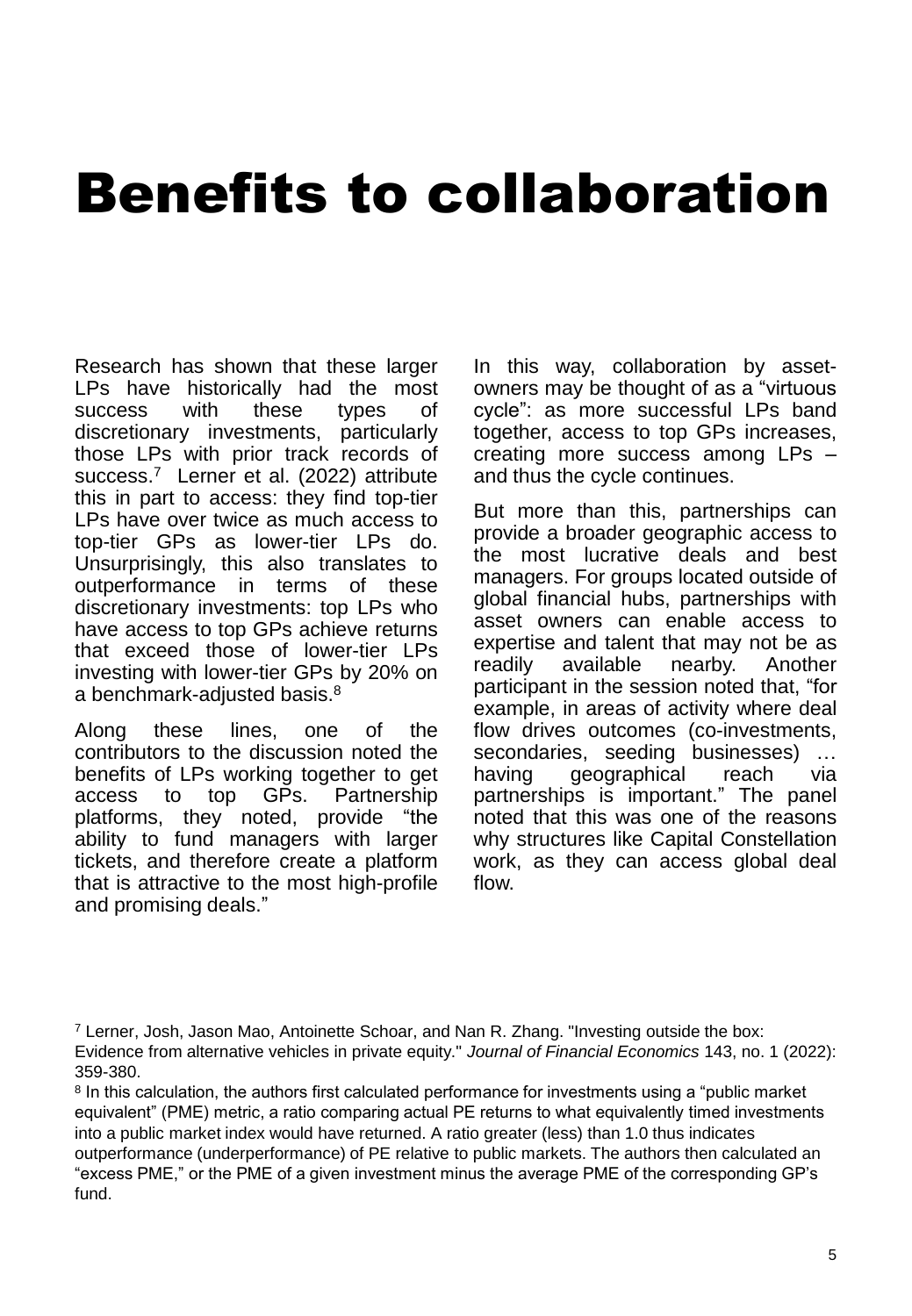Beyond access, partnerships can also facilitate knowledge transfer and provide learning opportunities. According to one panellist, "speaking with other asset owners who have different perspectives is a tremendous learning experience… we learn about current deal structuring ideas, fee terms, governance terms, and so when we put our thoughts together… we are just much more attractive partners to managers. We also become more effective in structuring terms which ultimately leads to stronger performance and stronger outcomes."

Indeed, research demonstrates the benefits of specialised knowledge and expertise in private markets. For instance, in venture capital, Gompers et al. (2009) showed that specialised venture firms outperform generalist firms. Similarly, in private equity, industry analyses by AlpInvest<sup>10</sup> and Cambridge Associates<sup>11</sup> show specialists outperform generalists across sectors by around 15 – 20% on a return multiple (i.e., TVPI) basis.

It stands to reason, then, that similar specialisation on the part of LPs may pay dividends. When engaging in partnerships with other asset owners with specialised skills or relationships, a group is able to expand its reach while maintaining a focus on its own areas of competitive advantage. "It's like being a dual major in college…you can't do it alone, but you can do it with partners," one panellist said. "That's been the reason we joined with others and that's also been the source of returns for us as we've teamed up with others."

<sup>9</sup> Gompers, Paul, Anna Kovner, and Josh Lerner. "Specialization and Success: Evidence from Venture Capital." *Journal of Economics & Management Strategy* 18, no. 3 (September 2009): 817–44, <https://doi.org/10.1111/j.1530-9134.2009.00230.x>

<sup>10</sup> Cornelius, Peter, Eric Hanno, and Rutger Baauw. "Sector Exposure and Buyout Returns: A First Look at Chronograph Data." AlpInvest, May 2021.

<sup>11</sup>Zweig, Josh, Andrea Auerbach, and Jasmin Tabares. "Declaring a Major: Sector-Focused Private Investment Funds." Cambridge Associates, November 11, 2014,

[https://www.cambridgeassociates.com/insight/declaring-a-major-sector-focused-private-investment](https://www.cambridgeassociates.com/insight/declaring-a-major-sector-focused-private-investment-funds/)funds/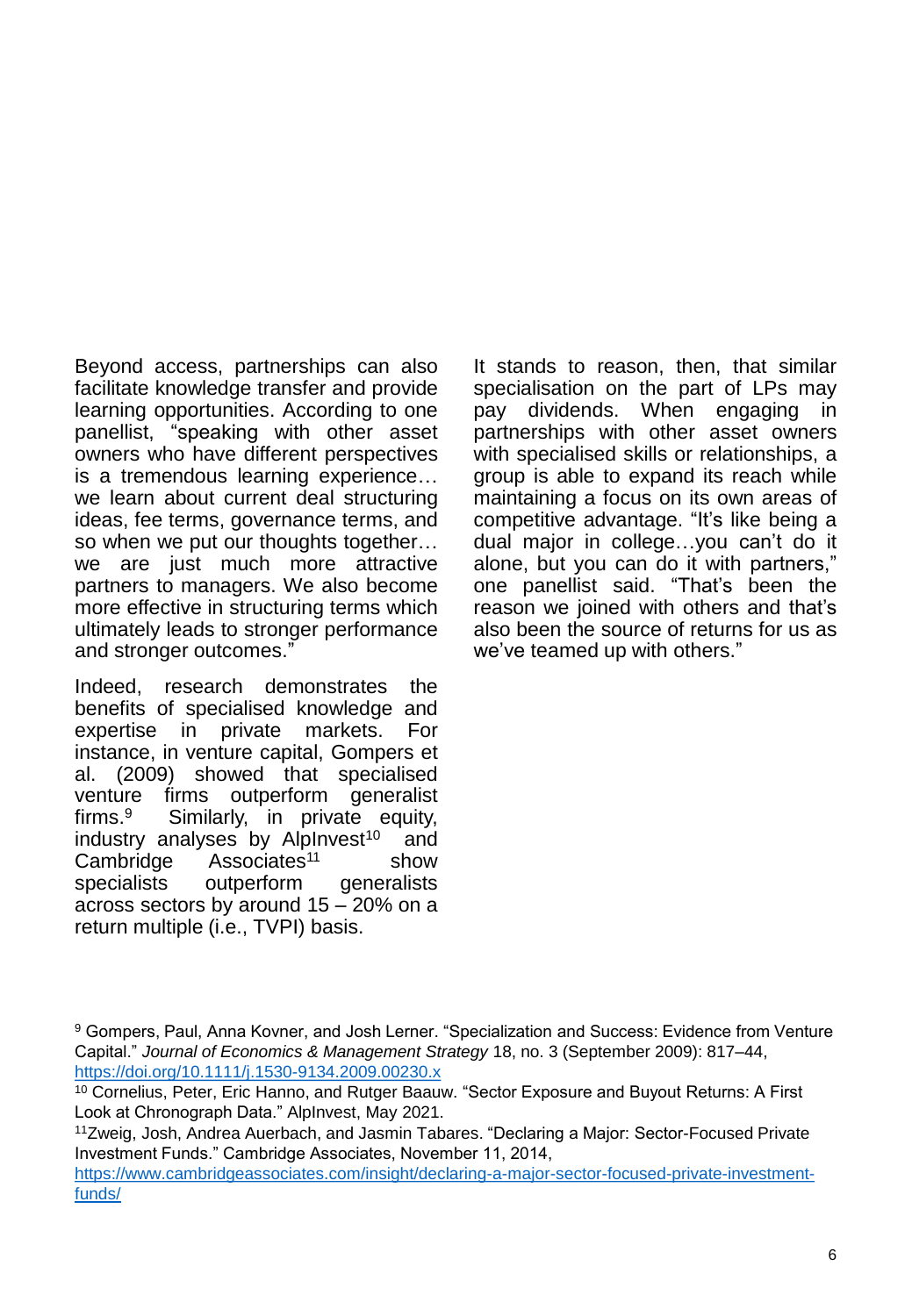There is some research that echoes this sentiment. For instance, Monk et al. (2015) looks at institutional investor relationships through the lens of social network theory, finding that "the formation of strong bonds between LTIs [long-term investors] based on trust can be used to bridge structural holes in their network in order to access attractive investment opportunities and achieve high rates of return."<sup>12</sup> Such strong relationships between institutional investors are important because of the complexities and information asymmetries in private markets. A network enables investors to pool expertise and resources, resulting in better investment outcomes and higher returns than they would achieve alone.

> *"Partnerships enable investors to expand their reach while maintaining focus on their own areas of competitive advantage."*

*―* Steve Moseley, Alaska Permanent Fund Corp.

<sup>12</sup> Monk, Ashby, Rajiv Sharma, and Wen Feng. "Social Capital and Building an Institutional Investor's Collaborative Network," (2015), <https://dx.doi.org/10.2139/ssrn.2698178>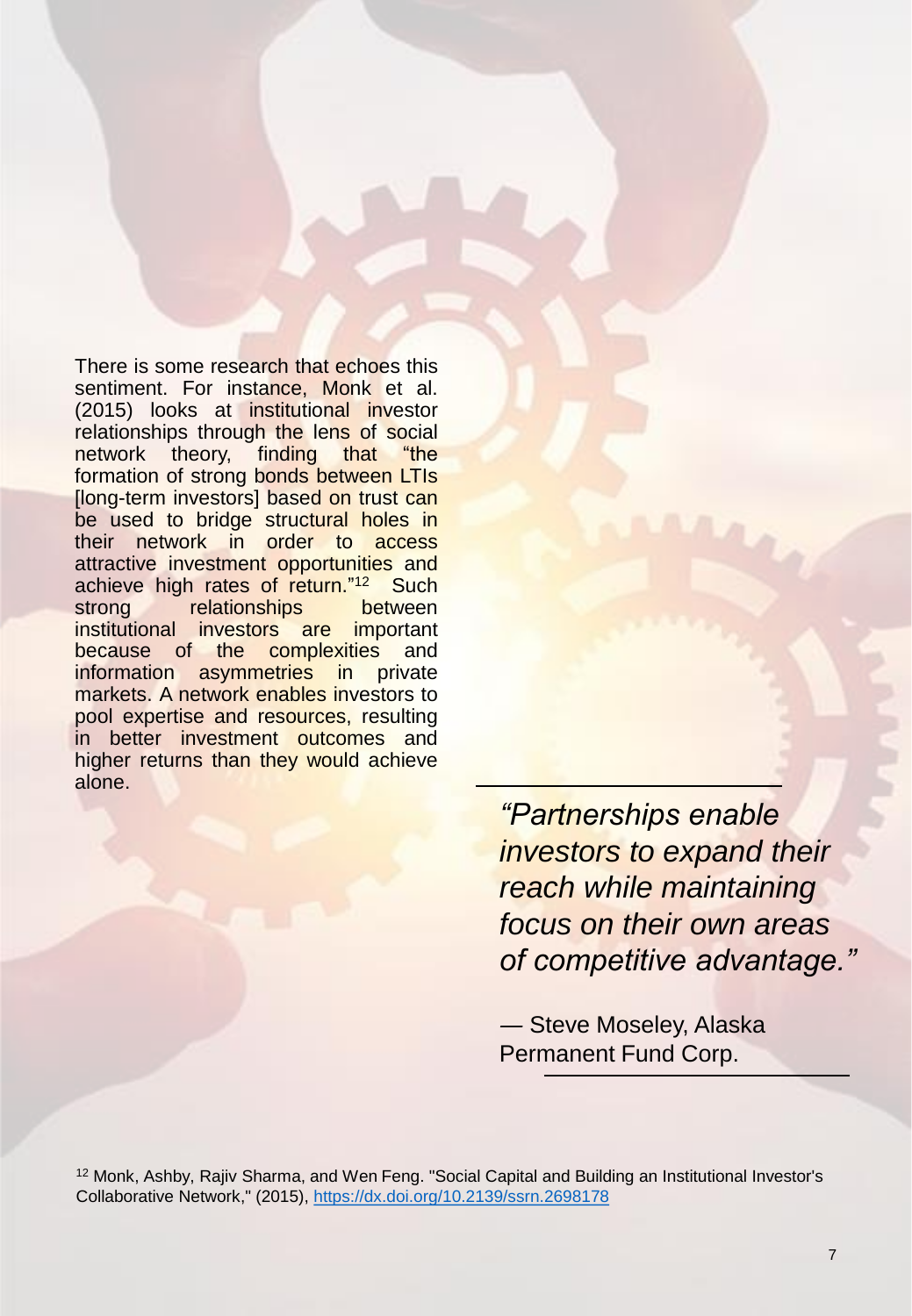# Challenges to collaboration

Despite the many benefits to taking a collaborative approach to private markets investing, challenges still remain. First, there are still "practical" issues to consider. As another panellist pointed out, "Asset owner partnerships offer scale or complexity that can be leveraged …the flipside is that not every organisation is set up structurally or has the legal framework to enable them to collaborate peer-to-peer."

And at a higher level, there is the key question of interest alignment generally. "Interest alignment is core to anything we do in terms of thinking about who we want to partner with. Part of that is alignment around what we are trying to achieve with the underlying asset, do we have the same growth-oriented mentality, are we prepared to support the company over the long-term. To us, that is critical," said the panellist. On a purely deal-by-deal basis, assessing alignment between partners – for instance, in the case of a single co-investment – is perhaps more straightforward. As one discussant noted, "in a worst-case scenario, one could always exit." But the challenge is much greater when the scope of the partnership is deeper, as is the case with partnership platforms, wherein relationships are longer-term, and involve deeper considerations around secular shifts, macroeconomic trends, and geopolitical factors.

So, the question becomes how to navigate these challenges and successfully capitalise on the many potential benefits partnerships have to offer?

*"Speaking with other asset owners is tremendously helpful as we share insights not only on current market opportunities, but also about structuring insights, such as on creating bespoke evergreen or coinvestment vehicles."*

*―* Andreas Dische, New York State Common Retirement Fund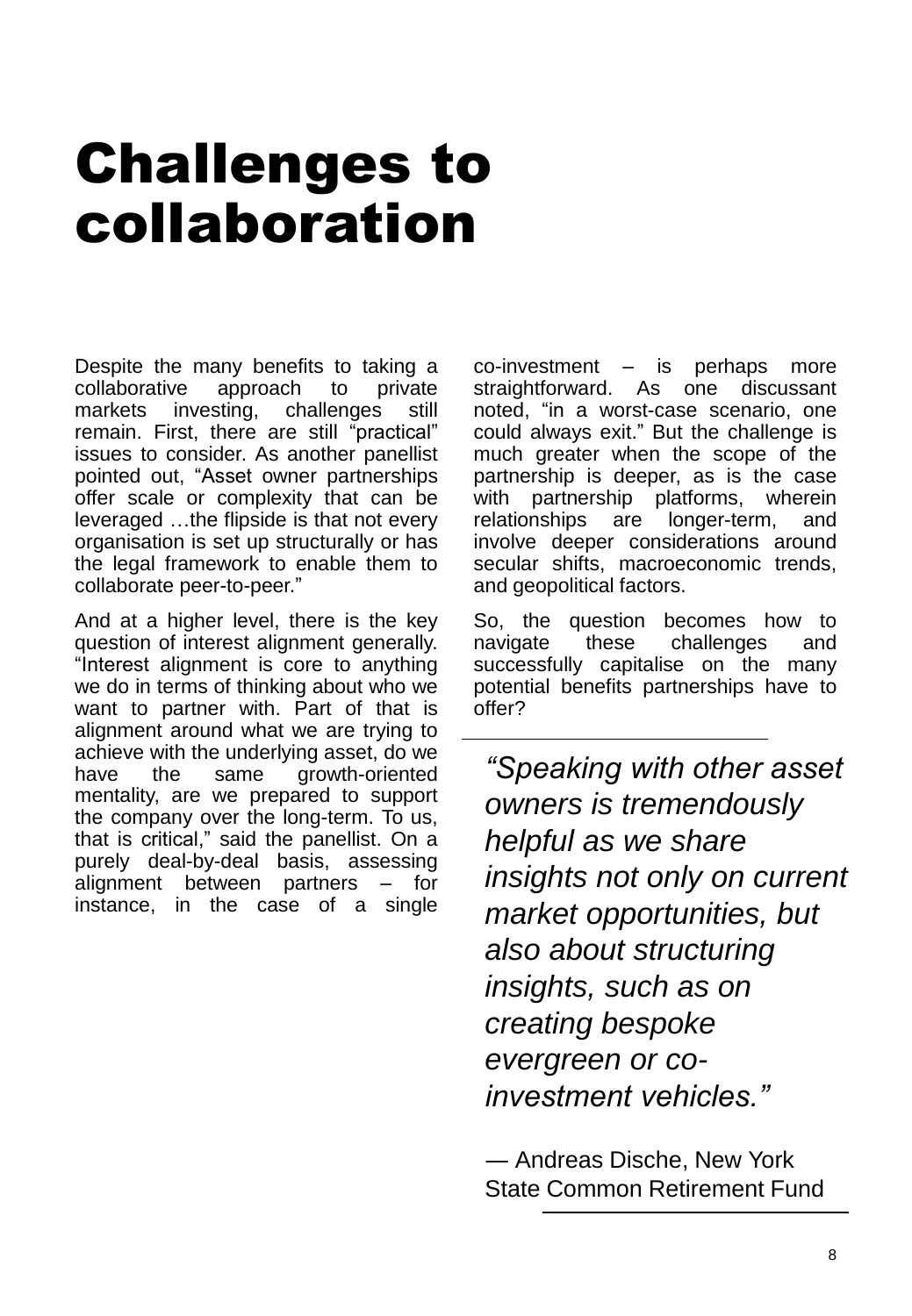#### The evolution of private equity: Trends underscoring the potential for increased collaboration

There are a number of secular changes already underway that may spark collaboration among asset owners. One clear theme is the deepening LP-GP relationship. Not only is this clear from the rise in discretionary vehicle offerings from GPs (such as co-investments), but from other shifts as well.

One example of this is the increasingly long-term focus of LPs and GPs alike. In private equity, research shows that holding periods have been trending upwards, reaching an average of 5.4 years as of 2020, up from 3.8 years in 2010. <sup>13</sup> The same is true in VC: for instance, when considering unicorns (companies with valuations of at least \$1 billion), the time from founding to IPO increased from seven years in 2015 to nearly 11 as of 2020. <sup>14</sup> These statistics likely stem, in part, from the fact that many GPs are increasingly using operational improvements to create value in portfolio companies. Historically, operating improvements were found to drive about a third of private equity returns,<sup>15</sup> but their importance is increasing.

These trends may also reflect the increasingly long-term orientation of private market investors. Some groups have gone so far as to raise dedicated long-term private capital funds. These funds represent opportunities to build durable relationships, and often align better with the horizons of institutional investors seeking "patient capital" solutions. These LPs can forge deeper connections with select GPs and gain access to investment products that better align with their objectives, while GPs benefit from having reliable pools of long-term capital, are not subject to short-term pressures to generate immediate returns. GPs also benefit from the expertise and access offered by institutional investors.

<sup>&</sup>lt;sup>13</sup> "Exit Environment in 2020 and Evolution of Holding Periods." eFront: a part of BlackRock, n.d. <sup>14</sup> Brown, Keith C., Wiles, Kenneth W., "The Growing Blessing of Unicorns: The Changing Nature of the Market for Privately Funded Companies," *Journal of Applied Corporate Finance*, (2020). <sup>15</sup> Acharya, Viral V. Oliver Gottschalg, Moritz Hahn, and Conor Kehoe. "Corporate Governance and Value Creation: Evidence from Private Equity." *The Review of Financial Studies* 26, no. 2 (February 2013): 368–402, https://www.jstor.org/stable/23356858.; Guo, Shorun, Edith Hotchkiss, and Weihong Song. "Do Buyouts (Still) Create Value?" The Journal of Finance LXVI, no. 2 (April 2021): 479–517, <https://www.jstor.org/stable/29789787>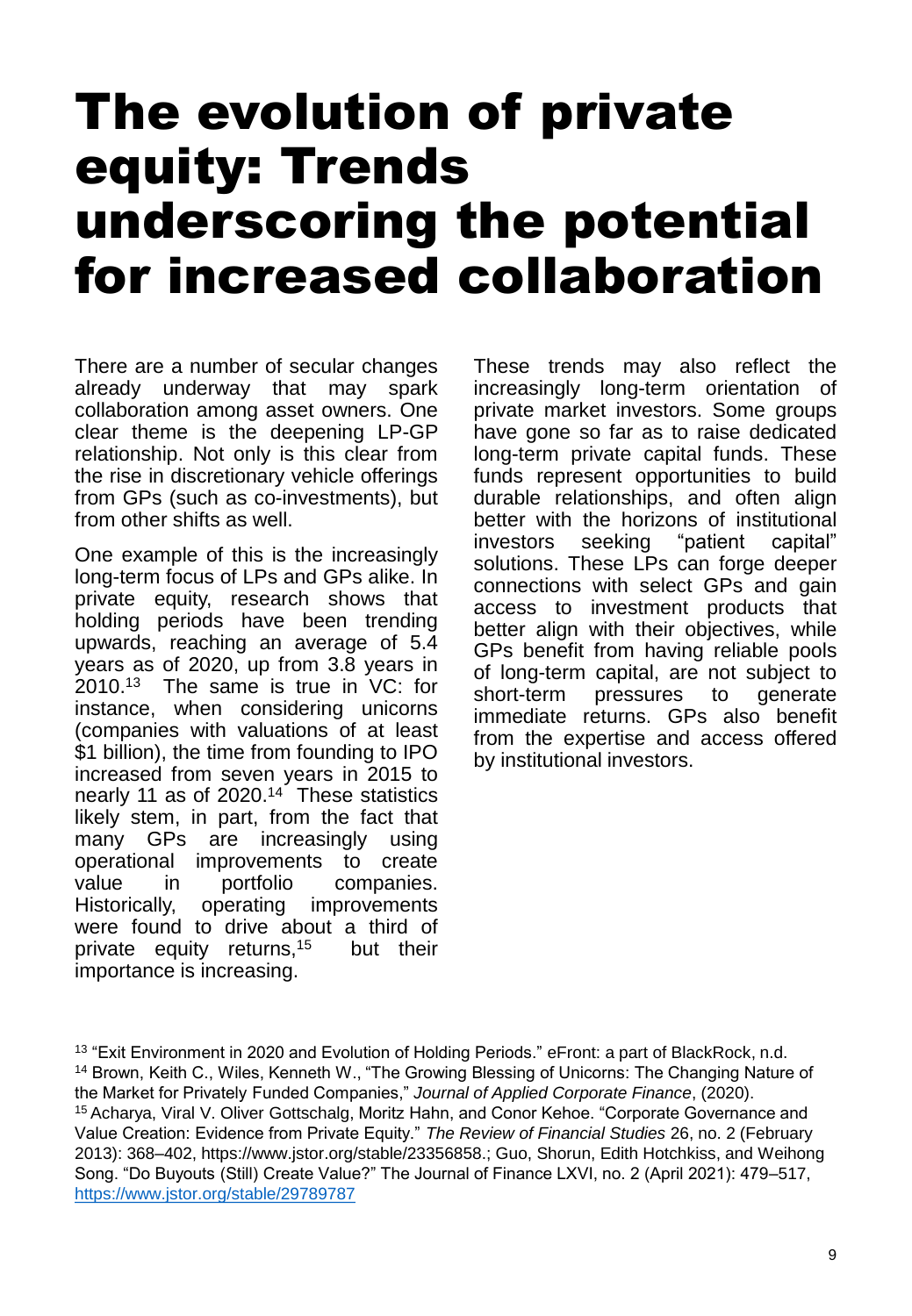Another trend underscoring the potential for future collaboration comes in the form of GP stakes deals: where GPs sell stakes in their management companies, often to other LPs or GPs. Since 2011, fundraising for GP stakes deals has increased at an annualised rate of 11% per year, exceeding \$70 billion in 2021.<sup>16</sup> Moreover, 42% of large GPs (those with fund sizes of over \$15 billion) have sold stakes over the last decade. In fact, one of the primary motivations for these types of arrangements is interest alignment.<sup>17</sup> From early examples such as CalPERS' investment in Carlyle<sup>18</sup> to more recent examples – including investments by Wafra and Capital Constellation – there are clearly tailwinds already blowing in the direction of increased collaboration in private markets.

A final shift worth noting is the rise in secondary market activity. Over the last three years, GP-led secondary transaction volume – that is, secondaries structured and offered by GPs as products to LPs – has nearly tripled, reaching \$68 billion in 2021. <sup>19</sup> At the same time, fundraising for these products has become increasingly specialised, with the proportion of funds with "broad secondaries" mandates decreasing from 86% to just 46% from 2020 to 2021.<sup>20</sup> These findings suggest GPs are increasingly attuned to the changing preferences of LPs, and adapting their product offerings to the needs of their investors. Some of the traditional barriers to collaboration – including information asymmetries, misalignment of interests, etc. – may be starting to dissolve.

<sup>16</sup> Pitchbook data cited in "The GP Stakes Market Outlook for 2H 2021" Eaton Partners. 4 August 2021 [https://www.stifel.com/Newsletters/InvestmentBanking/BAL/Marketing/StifelSays/2021/GP%20Stakes](https://www.stifel.com/Newsletters/InvestmentBanking/BAL/Marketing/StifelSays/2021/GP%20Stakes%20Market%20Outlook%20August%202021.pdf) %20Market%20Outlook%20August%202021.pdf

 $17$  Ibid.

<sup>&</sup>lt;sup>18</sup> See, for instance, Scannell, Kara. "Deal Makers: CalPERS Buys 5% Stake in Carlyle Group for \$175 Million, Invests in Some Funds." *Wall Street Journal*. February 2, 2001.

<sup>19</sup> "Global Secondary Market Review: January 2022." Jefferies. January 2022.

<sup>20</sup> "PJT Secondary Roadmap Series: 2022 Deployment Blueprint Q1 2022." PJT Park Hill. 2022.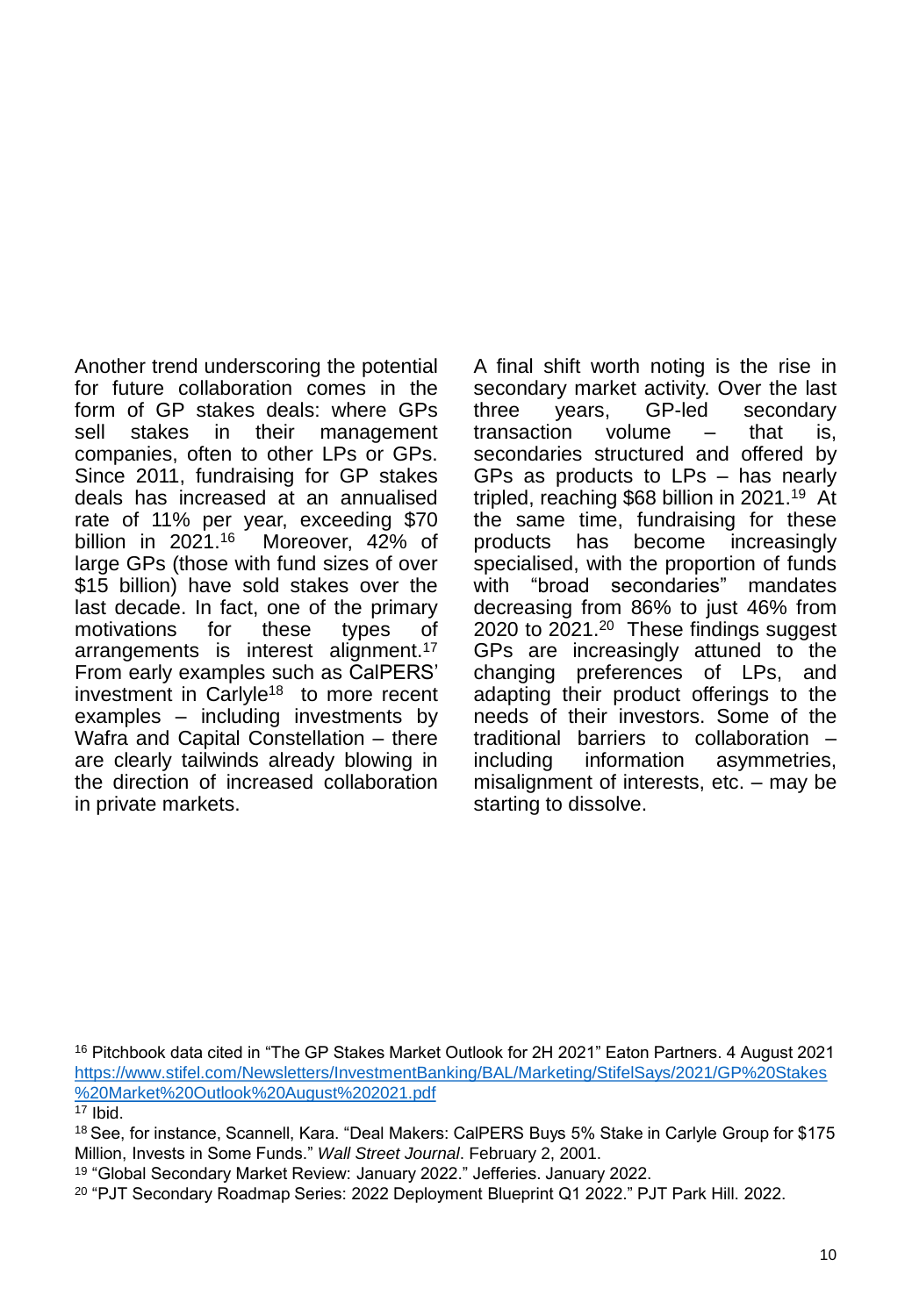Enabling many of these changes are sophisticated technological solutions helping to push the industry forward. To this end, a recent PwC survey of 250 PE executives showed that the industry is paying attention to digitisation. Almost 80% of the respondents believe that digitisation<sup>21</sup> will be important for generating returns. Nearly all participants indicated they had invested in digitally transforming their firms or portfolio companies, and 75% said they would continue to do so. There are also opportunities for technology in improving collaboration. Beyond the rapid increase in digital meeting and video calling services, technology platforms established specifically for sharing data among platform partners represent another area where technology could impact collaboration. As one panellist noted, "the issues we face as asset owners are similar at any point in time… technology solutions to have visibility into ideas, particularly in this COVID and post-COVID environment" would be most helpful in further promoting collaboration.

<sup>21</sup> Steve Roberts and Elena Naydenova, "Private Equity Trend Report 2019: Powering through [uncertainty", PwC, February 2019, https://www.pwc.de/de/finanzinvestoren/pwc-private-equity-trend](https://www.pwc.de/de/finanzinvestoren/pwc-private-equity-trend-report-2019.pdf)report-2019.pdf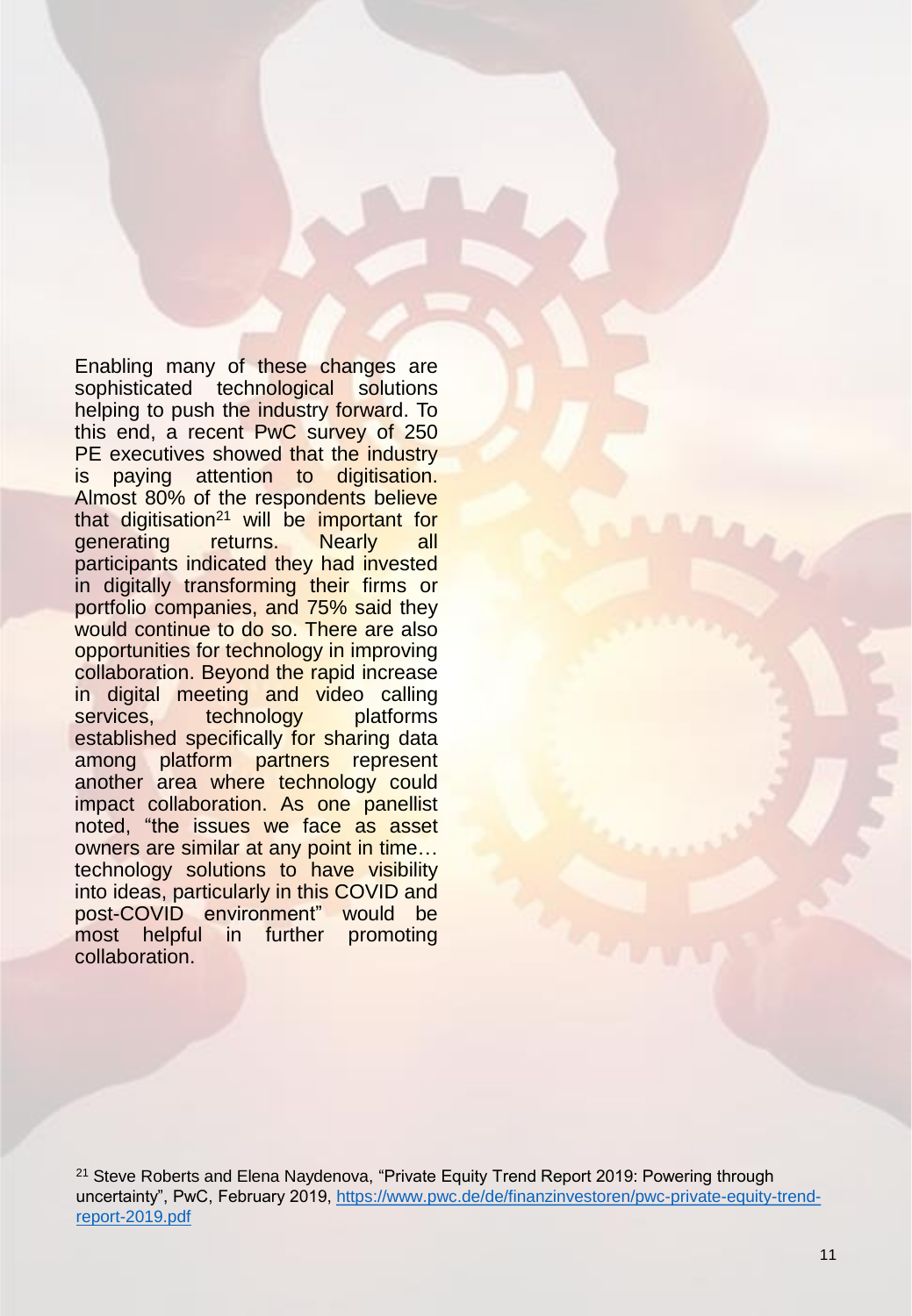# Closing thoughts

The private equity industry has continued to evolve in fundamental ways, responding both to changing macroeconomic conditions as well as broader secular changes. As the industry evolves, however, so too must market participants. As the panellists noted, collaboration among asset owners will be a powerful way to catalyse further growth and success in private markets. In the words of one participant "partnerships are essential tools applied differently in different markets." In view of benefits including access to deals, knowledge sharing, and returns, there are many compelling reasons for collaboration.

*"Interest alignment is core to anything we do… Part of that is about what we want to achieve with the asset. Do we have the same growth-oriented mentality? Are we prepared to support the company over the longterm? To us, that is critical."*

Although challenges still remain in implementing such partnerships, industry tailwinds are helping to make these partnership models more effective. From closer relationships among LPs and GPs to an increasingly long-term orientation for investors generally, there are ample opportunities and technologies  $-$  making collaborative platforms in private markets a successful reality. These efforts certainly require work on the part of LPs, but as one of our discussants said, "we think partnership is worth it. We roll up the sleeves and we do it. Sometimes it takes weeks and sometimes it takes months, but at the end of the day we think the returns will be stronger and the knowledge transfer will be stronger. So, we're all for this."